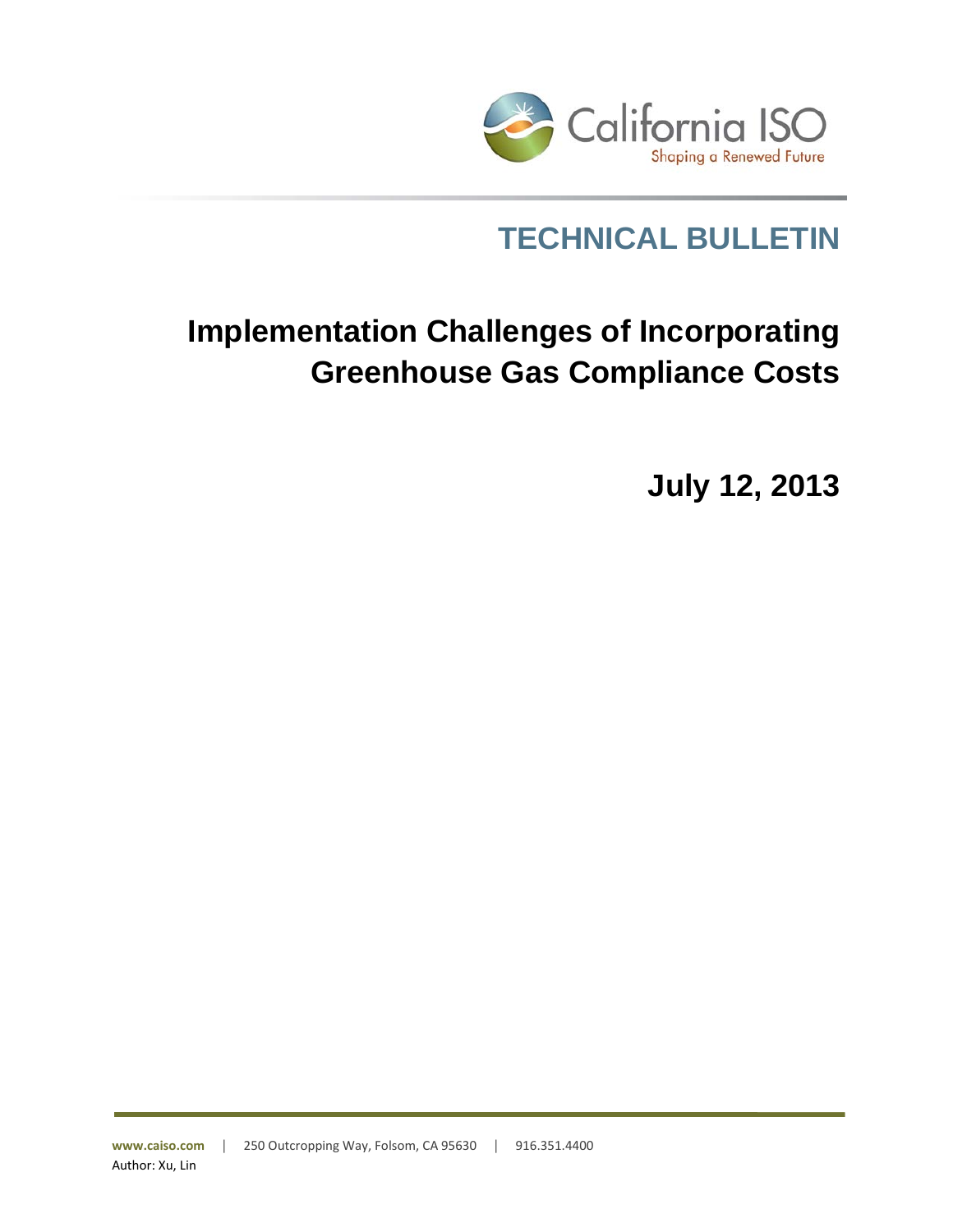

#### **Revision History**

| Date       | <b>Version</b>                  | <b>Description</b> | Author    |
|------------|---------------------------------|--------------------|-----------|
| 2013-07-12 | $\sim$<br>$\overline{ }$<br>. u |                    | Xu<br>Lın |

*Note: Consistent with Attachment G to the Business Practice Manual for Market Operations, the purpose of this technical bulletin is to provide the ISO's market participants with information concerning implementation issues the ISO experienced when implementing the greenhouse gas cost adder effective as of January 1, 2013*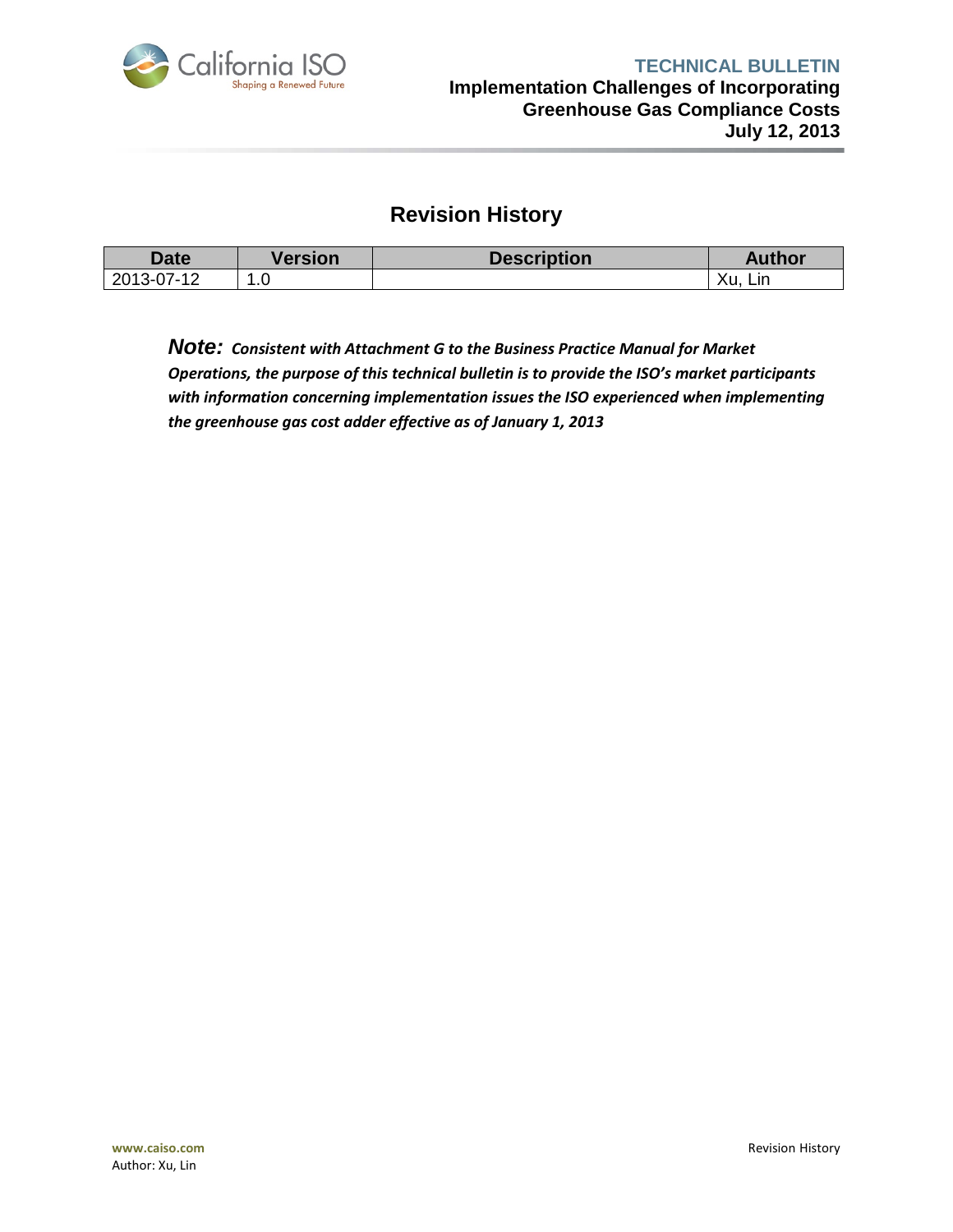

### **Contents**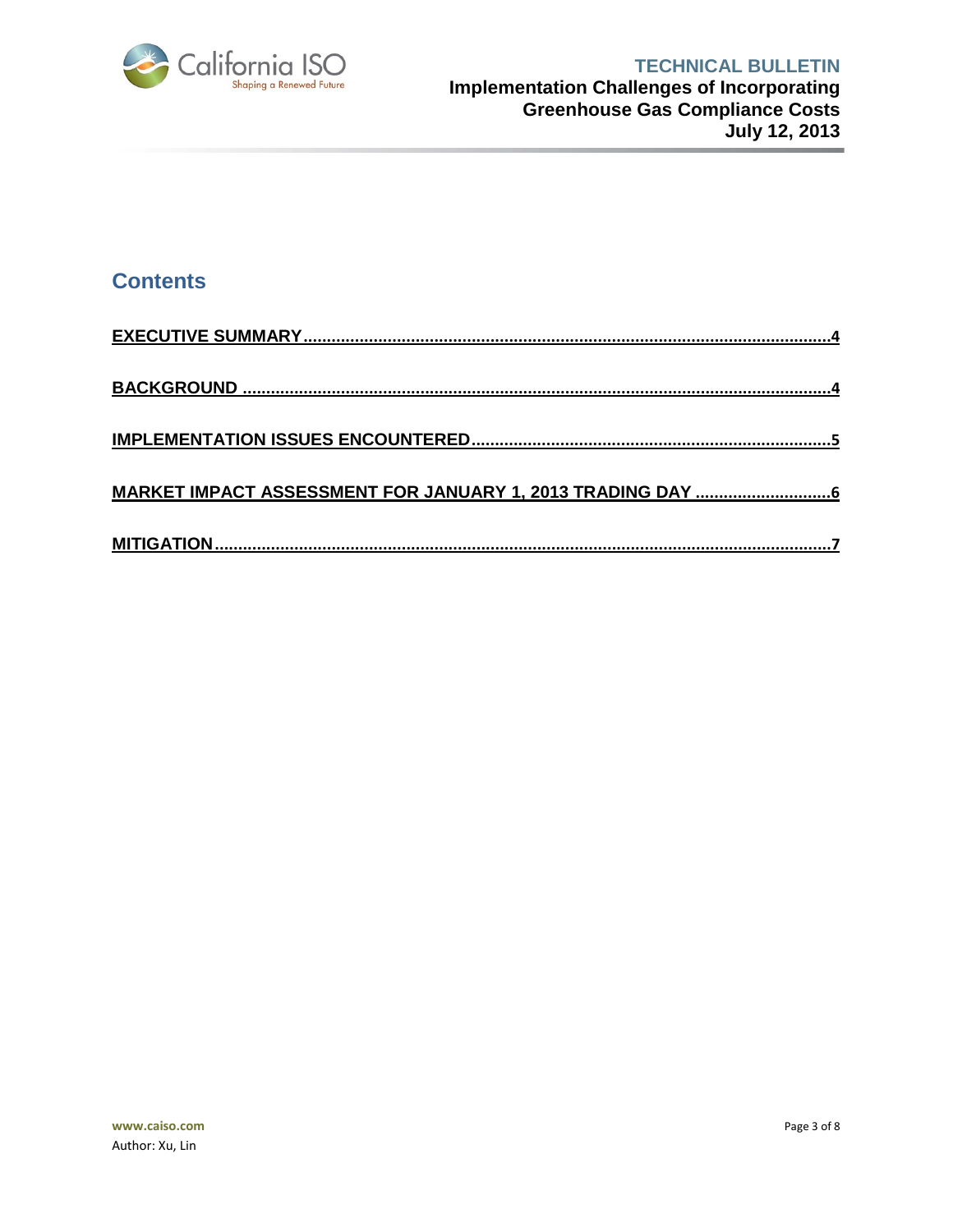

#### **TECHNICAL BULLETIN Implementation Challenges of Incorporating Greenhouse Gas Compliance Costs July 12, 2013**

#### <span id="page-3-0"></span>**Executive Summary**

The ISO encountered two implementation issues in connection with its implementation of the greenhouse gas (GHG) adder as of January 1, 2013. First, the greenhouse gas (GHG) adder was not included in the day-ahead market for the January 1, 2013 trading day due to a data availability issue. The total bid cost for the January 1, 2013 trading day was approximately \$200,000 lower without the GHG adder than what it would have been with the GHG adder. In addition, the total energy payment from load was about \$25,000 lower than what it would have been had the GHG adder been incorporated in to the market. The ISO did not issue price corrections. The ISO will include the adder in bid cost recovery for the January 1, 2013 trading day thereby substantially mitigating the impact to the generating resources that were in the market. Second, from January 1, 2013 to January 8, 2013, one of the gas price indices used to calculate the GHG allowance adder was from an alternative publication rather than from the publications identified in the business practice manual. The cost differences were minor and the market impact was negligible. The ISO is not proposing any mitigation.

#### <span id="page-3-1"></span>**Background**

The state of California started the GHG emission cap-and-trade program in 2012 with one element—GHG compliance costs—to be enforced beginning January 1, 2013. GHG compliance costs may affect the relevant resources' costs including energy bids, minimum load cost, start-up costs and variable cost-based default energy bids. Market participants can choose to use cost-based or registered cost for their minimum load start-up costs as set forth in ISO tariff section 30.4. Cost based minimum load and start-up costs are calculated on a daily basis using the most recent available natural gas prices and, as of the January 1, 2013 trading day, the most recent available greenhouse gas emissions costs as well. Scheduling coordinators electing the registered cost option submit minimum load and start-up cost values subject to a cap of 200% of the projected cost-based calculations. Accordingly, the natural gas costs and GHG costs affect both the daily cost-based calculations as well as the registered cost cap.

**www.caiso.com** Page 4 of 8 Author: Xu, Lin Pursuant to the ISO tariff, the ISO started to incorporate GHG compliance costs into generated bids, minimum load and start-up costs as well default energy bids as of the January 1, 2013 trading day for resources with GHG compliance obligations. An independent entity, Potomac Economics, calculates the GHG cost adder and provides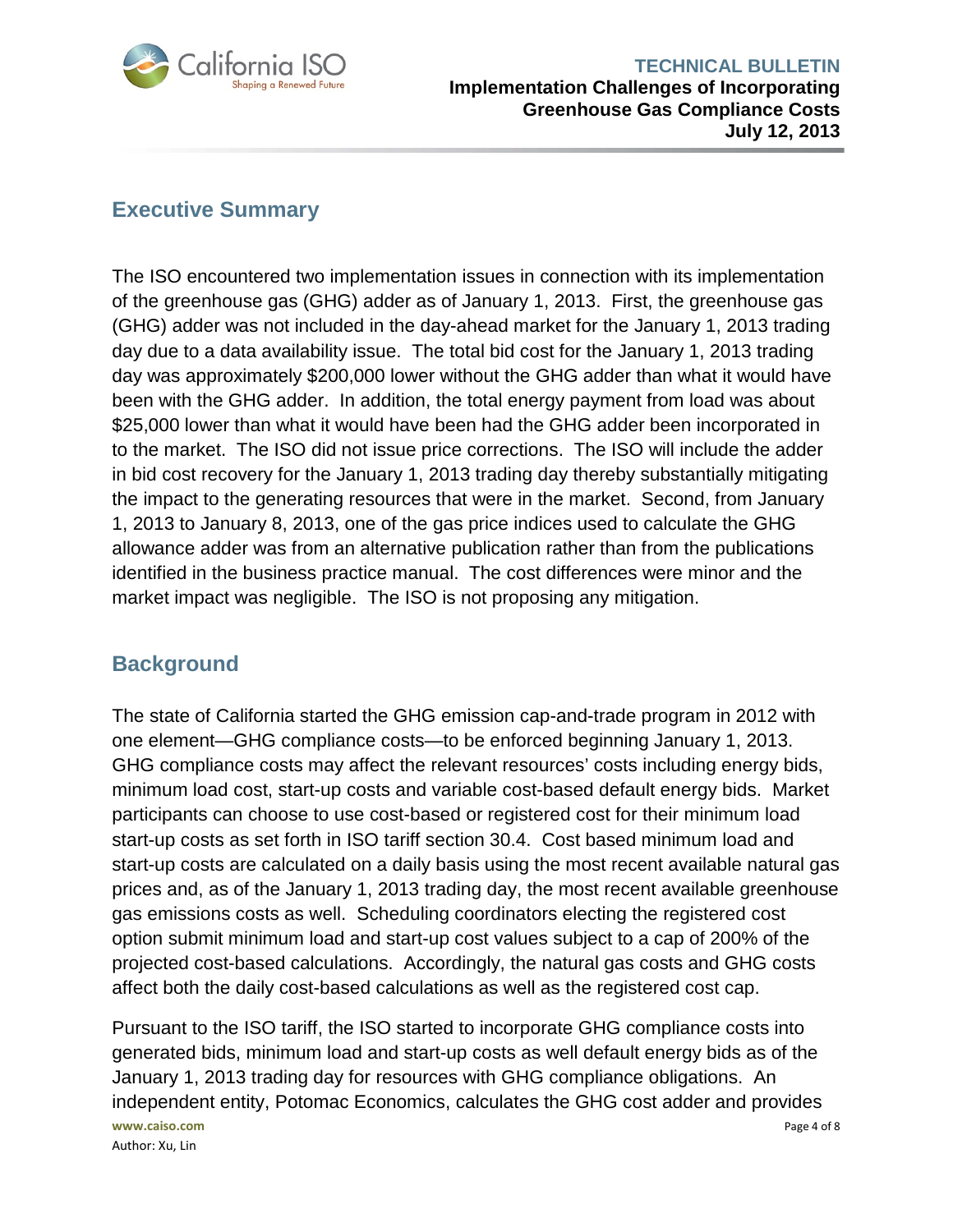

the information to the ISO on a daily basis. Potomac Economics also calculates and streams the default energy bids to the ISO.

#### <span id="page-4-0"></span>**Implementation Issues Encountered**

The ISO encountered two implementation issues. First, the GHG cost adder was received too late on December 31, 2012 to be available for the day-ahead market run for the January 1, 2013 trading day. The data were made available for the real-time market for the January 1, 2013 trading day, so the real-time market was not affected. No price corrections were made for the day-ahead market results for the January 1, 2013 trading day. The market impact analysis for the January 1, 2013 trading day and the ISO's proposed mitigation are set forth in the next section.

The second issue was related to the gas price indices used to calculate the GHG allowance price index. As with the natural gas price index, the ISO uses at least two of three daily prices to calculate the GHG adder. In its tariff amendment filing the ISO had proposed to identify the names of the publications in the business practice manual rather than the tariff to allow greater flexibility to address changes in the publication industry.<sup>[1](#page-4-1)</sup> The business practice manual required gas price indices from at least two of the following publications to be used: Intercontinental Exchange (ICE), Platt's Daily, and ARGUS Air Daily. However, the following publications were actually used in the first 8 days beginning with the January 1, 2013 trading day: Intercontinental Exchange (ICE), CME Group, and ARGUS Air Daily. Starting on January 8, 2013 (for the January 9 day-ahead market and January 8 real-time market), the publications identified in the business practice manual were utilized. In Table 1 below, the ISO identifies the GHG adder that was used in the ISO markets and the GHG value calculated based on the values in the publications identified in the business practice manual. Because the difference is negligible, the ISO has concluded that no further market impact assessment is warranted and no mitigation is necessary.<sup>[2](#page-4-2)</sup>

<span id="page-4-2"></span>**www.caiso.com** Page 5 of 8  $2$  Platt's is not yet publishing a GHG price.

<span id="page-4-1"></span> $1$  FERC subsequently required the ISO to identify the names of the publications in the ISO tariff and the publications are identified in ISO tariff section 39.7.1.1.1.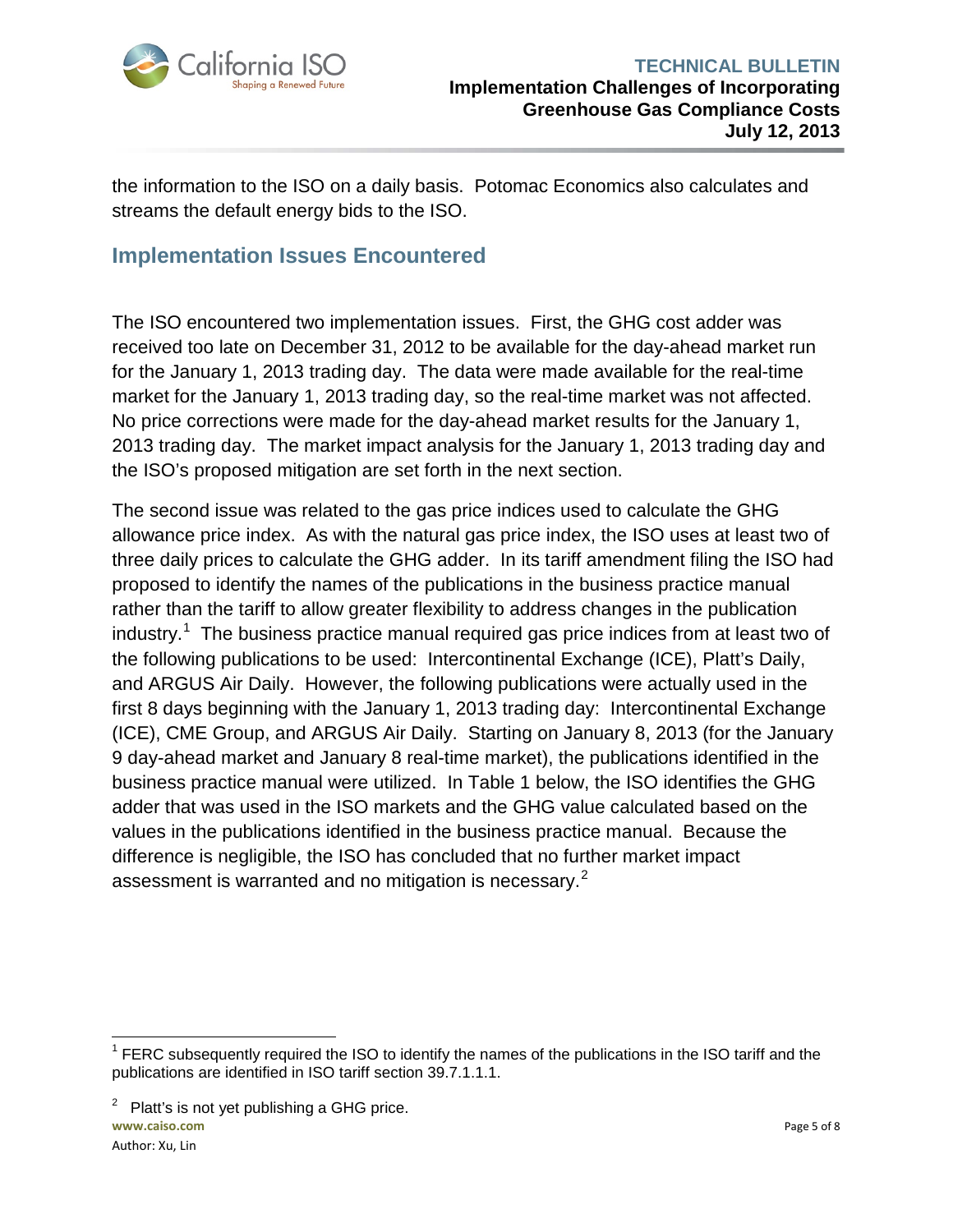

| able |  |
|------|--|
|------|--|

| Trade    | <b>ICE</b> | <b>CME</b> | Argus    | <b>GHG INDEX</b> | GHG_INDEX   | <b>Difference</b> |
|----------|------------|------------|----------|------------------|-------------|-------------------|
| date     |            |            |          |                  | without CME |                   |
|          |            |            |          |                  |             |                   |
| 1/1/2013 | 14.75      | 15.10      | 14.65    | 14.83            | 14.7        | (0.13)            |
| 1/2/2013 | 16.20      | 16.10      | 15.75    | 16.02            | 15.98       | (0.04)            |
| 1/3/2013 | 15.85      | 15.65      | 15.75    | 15.75            | 15.80       | 0.05              |
| 1/4/2013 | 15.95      | 15.90      | 15.95    | 15.93            | 15.95       | 0.02              |
| 1/5/2013 | Saturday   | Saturday   | Saturday | 15.93            | 15.95       | 0.02              |
| 1/6/2013 | Sunday     | Sunday     | Sunday   | 15.93            | 15.95       | 0.02              |
| 1/7/2013 | 16.25      | 16.35      | 16.35    | 16.32            | 16.30       | (0.02)            |

\*No GHG data are available on Saturdays and Sundays. The last available GHG data are used for the weekend GHG index calculation.

### <span id="page-5-0"></span>**Market Impact Assessment for January 1, 2013 Trading Day**

The ISO assessed the market impact of not including the GHG adder in the day-ahead market for the January 1 trading day by rerunning the market optimization with corrected start-up, minimum load and default energy bid values. With the GHG cost adder included in the rerun case, the total bid cost for the 24 hours increased by approximately \$200,000. The rerun of the day-ahead market for the January 1, 2013 trading day also showed system wide energy component price fluctuations as illustrated in [Figure 1.](#page-6-1) The hourly price change ranges from –\$2.30 (lower price in rerun case) to \$5.16 (higher price in rerun case). The price fluctuations are largely due to the unit commitment changes as a result of GHG cost being considered. Some resources become uneconomic with GHG adder, and thus were decommitted in the rerun case; other resources were committed to make up for the uneconomic generation decommitments. The rerun case shows that total load energy payment (load\*LMP) would have increased by about \$25,000 if the GHG adder had been included in the dayahead market for the January 1, 2013 trading day.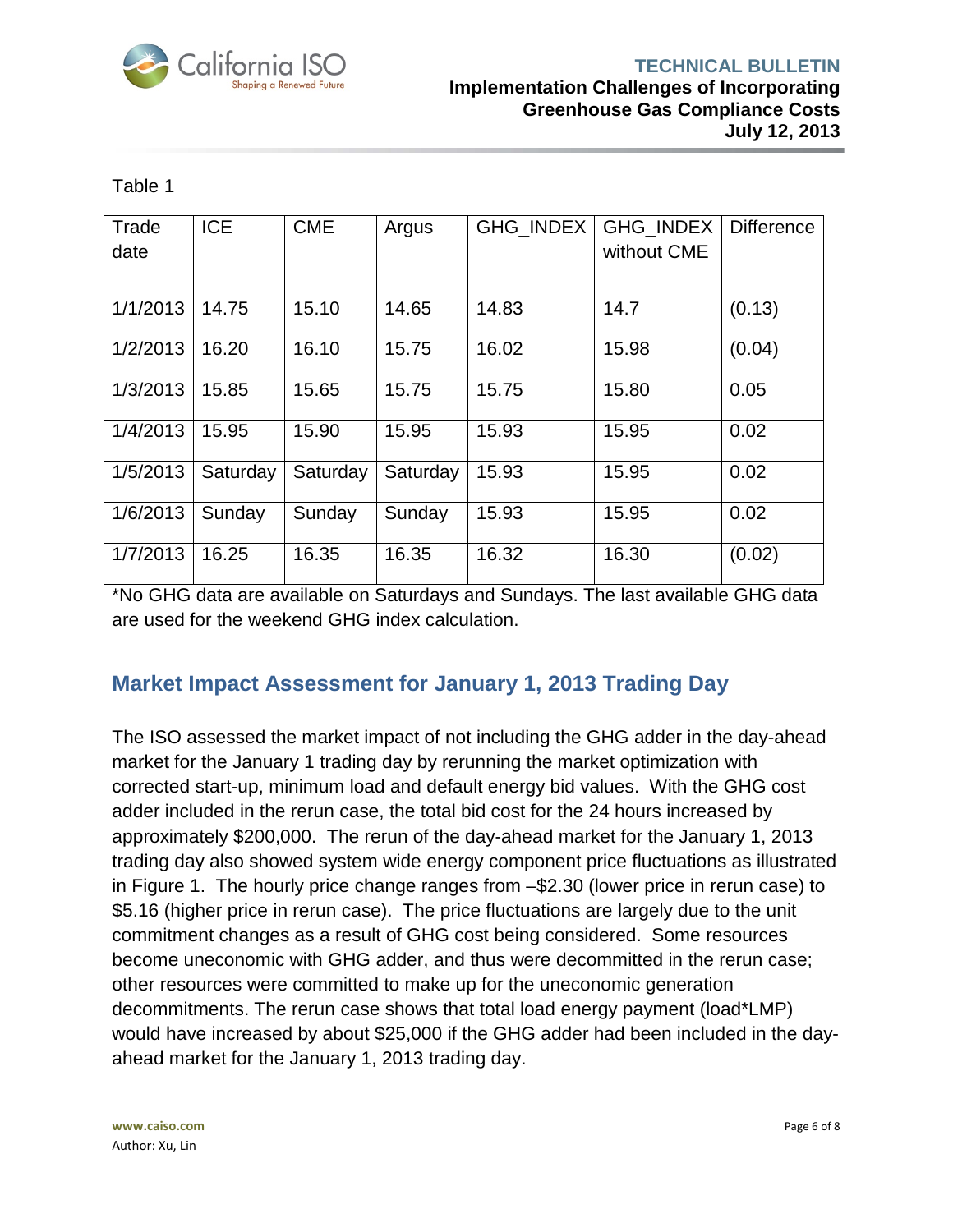



<span id="page-6-1"></span>Figure 1: Trade day 1/1/2013 IFM system energy price changes after rerun

#### <span id="page-6-0"></span>**Mitigation**

The ISO did not issue any price corrections and does not believe the price impact is significant enough to warrant an application to FERC to correct the prices outside of the five day price correction window. Furthermore, since the actual commitment would not have changed, performing a price correction would have created an inconsistency between the corrected prices and the actual resource commitment and dispatchresults, which would not be overcome by the slim benefit of price correction. The ISO will include the GHG adder in bid cost recovery for the January 1, 2013 trading day for resources with GHG compliance obligations. This will ensure that resources with a GHG compliance obligation that actually operated consistently with the the day ahead market results recover their GHG costs. The settlement adjustment will be issued in Recalculation Settlement Statement T+9M for the trade date of January 1, 2013 that is scheduled to publish on October 7, 2013. As discussed above, the ISO does not